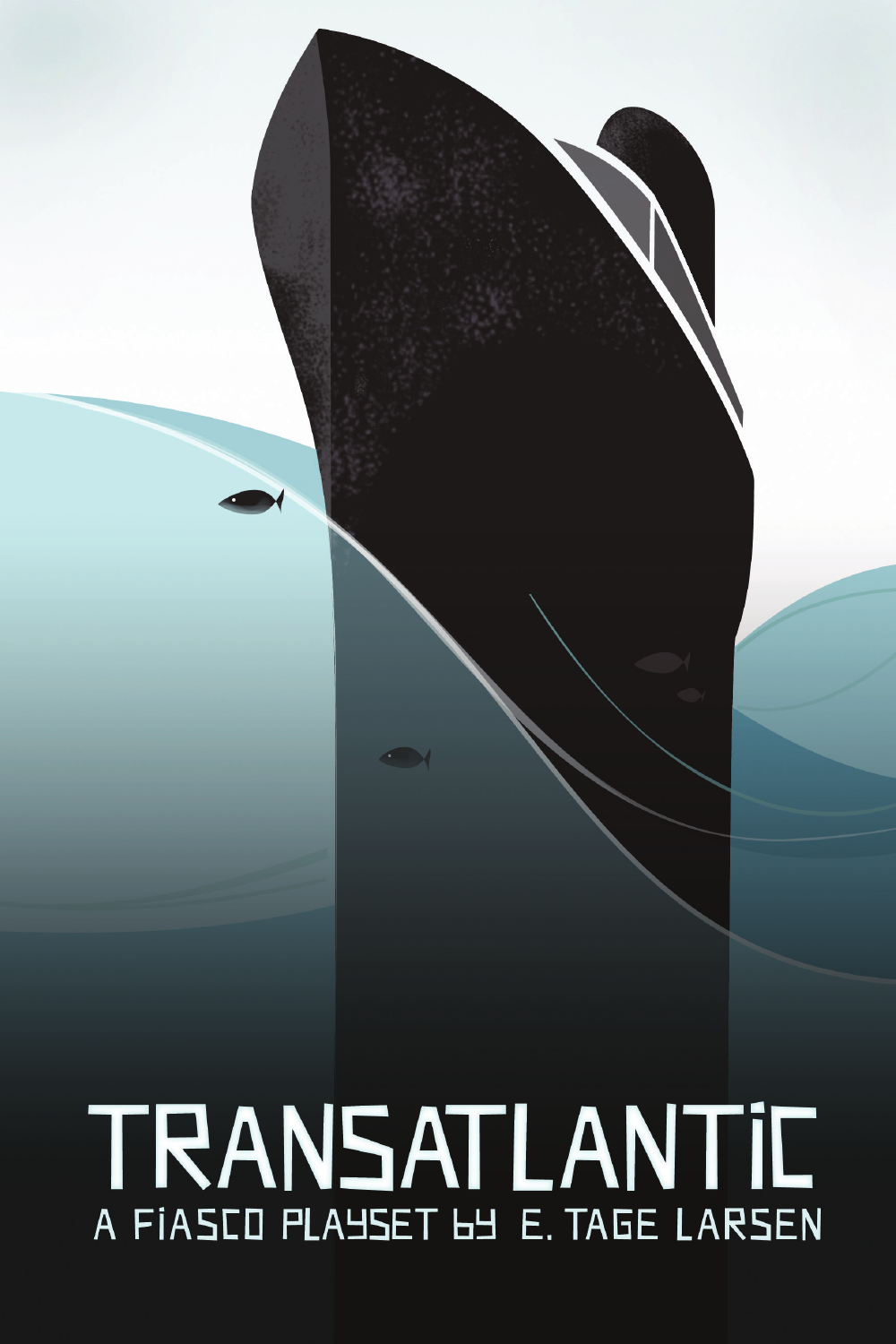# EL01 TRANSATLANTIC

#### **CREDITS**

Written by E. Tage Larsen

Edited by Jason Morningstar and Steve Segedy

Transatlantic was Playset of the Month, September 2010.

#### BOILERPLATE

This playset is an accessory for the Fiasco role-playing game by Bully Pulpit Games.

This playset is copyright 2010 by E. Tage Larsen. Fiasco is copyright 2009 by Jason Morningstar. All rights are reserved.

For more information about Fiasco or to download other playsets and materials, visit www.bullypulpitgames.com.

If you'd like to create your own playset or other Fiasco-related content, we'd like to help. Write us at info@bullypulpitgames.com.



"When you play, play *hard*." - Theodore Roosevelt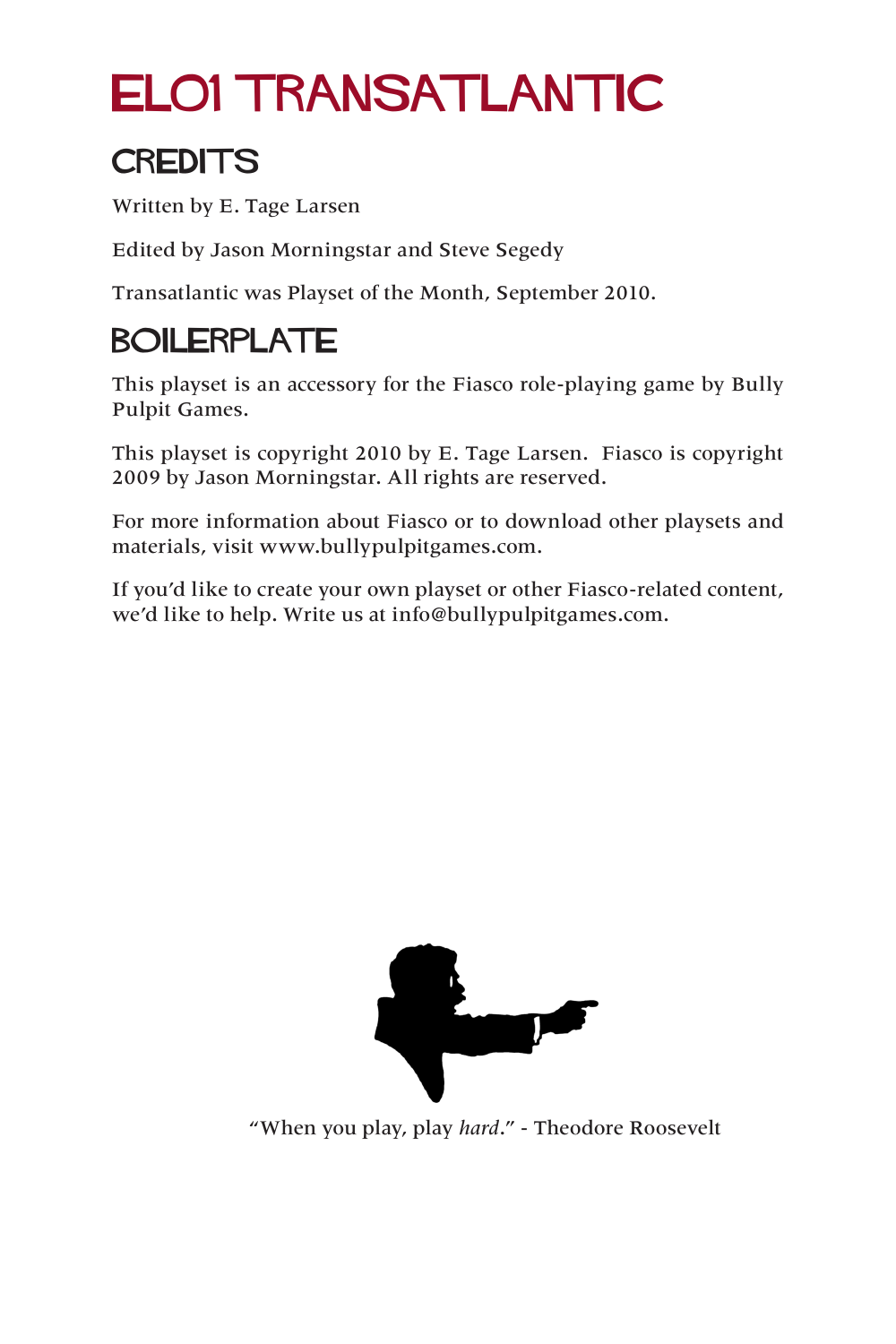## THE SCORE

#### MID-ATLANTIC, LATE DECEMBER 1932

*To be read aloud by the most aristocratic person at the table…*

You are a week out of Southampton en route to New York. Your 42,000-ton vessel, Morning Star Lines' new flagship *Leviathan*, ploughs through these frigid waters at 29 knots. On this luxury cruiser's maiden voyage, the Captain has been directed to quietly contend for the glorious Blue Riband — the accolade awarded to the fastest crossing of the Atlantic Ocean.

Topside, you enjoy a salty Gibson while pulling the heavy double wool of your coat closer to your body. Friends make merry with lively talk amongst themselves — it's a din barely overheard above the hammering engine and thresh of the ship's mighty propellers. Spray from the bow's cleave manages to catch your cheek even this far aft. You smile, playing the cocktail's onion lightly on your tongue. Your gaze draws across the dull, slate waters wondering at the marvel of it all: New beginnings? Maybe this time things will be different? Perhaps your dreams are within reach? What could possibly go wrong?

#### MOVIE NIGHT

Bitter Moon, Legend of 1900, Titanic, Duck Soup (or The Impostors), the Love Boat (TV), Poseidon Adventure, Deep Rising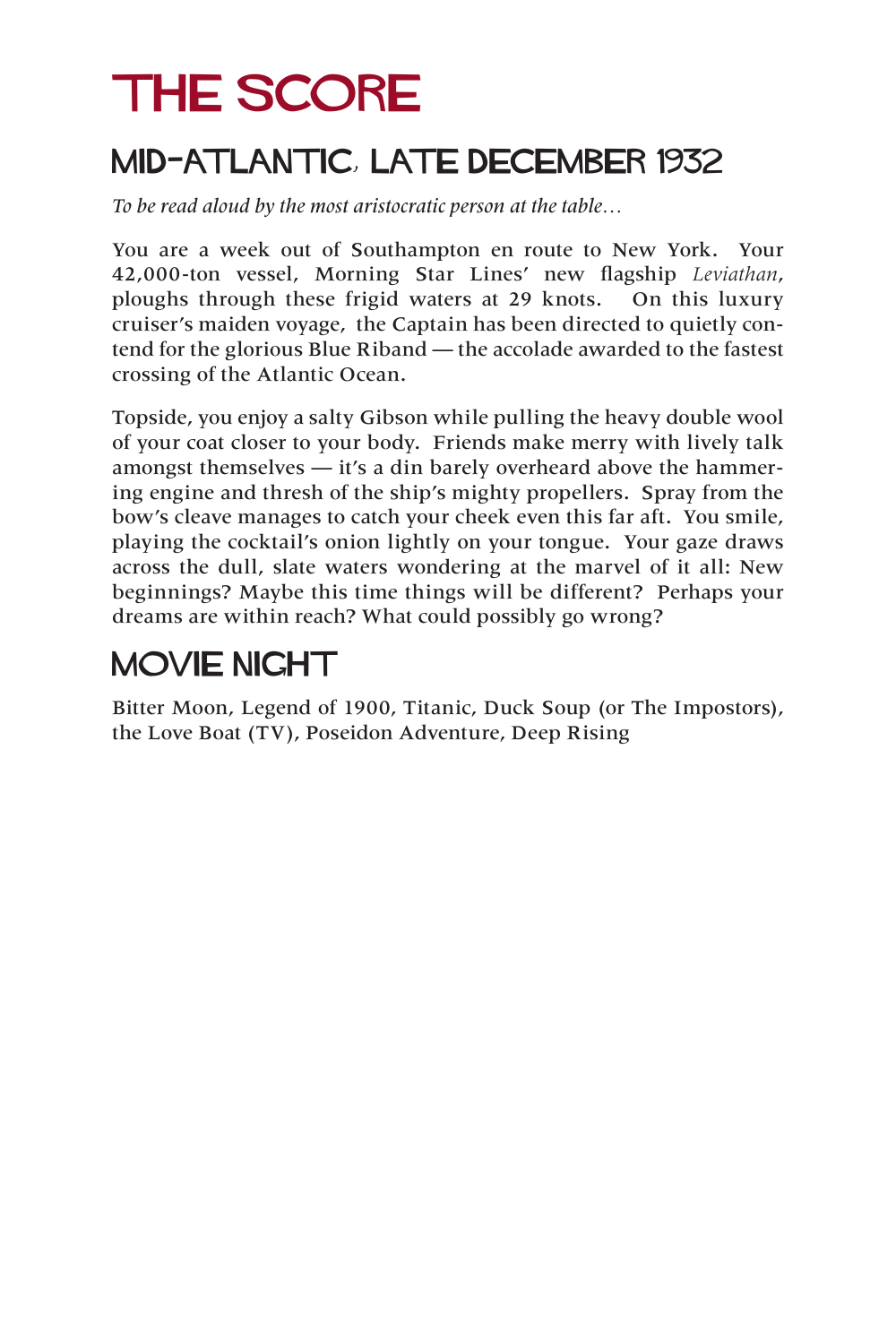# relationships...

#### 1 FAMILY

- $\lceil \cdot \rceil$  Parent and adopted orphan
- $\Gamma$  Newly married
- $\Gamma$  Eccentric uncle and nephew/niece
- $\boxed{\therefore}$  Warring siblings
- $\mathbb{E}$  In-laws
- **1** Old married couple

### 2 FRIENDS

- $\lceil \cdot \rceil$  Affable tramps with an eye for mischief
- $[$ . Pen pals just united
- $\boxed{\cdot}$  Society gadfly and hanger-on
- **1**: From the Great War
- $\mathbb{E}$  Inseparable, simply inseparable
- **1** Built on a lie

#### 3 INTRIGUE

- $\lceil \cdot \rceil$  Foreigners
- $\Gamma$  Saboteur and fellow traveler
- $\overline{.}$  Mutinous
- $\mathbb{R}$  Sworn oath
- $\boxed{\ddot{\ddot{\ddot{\cdot}}}$  "Who are you and why are you in my closet?"
- $\overline{ii}$  Cultists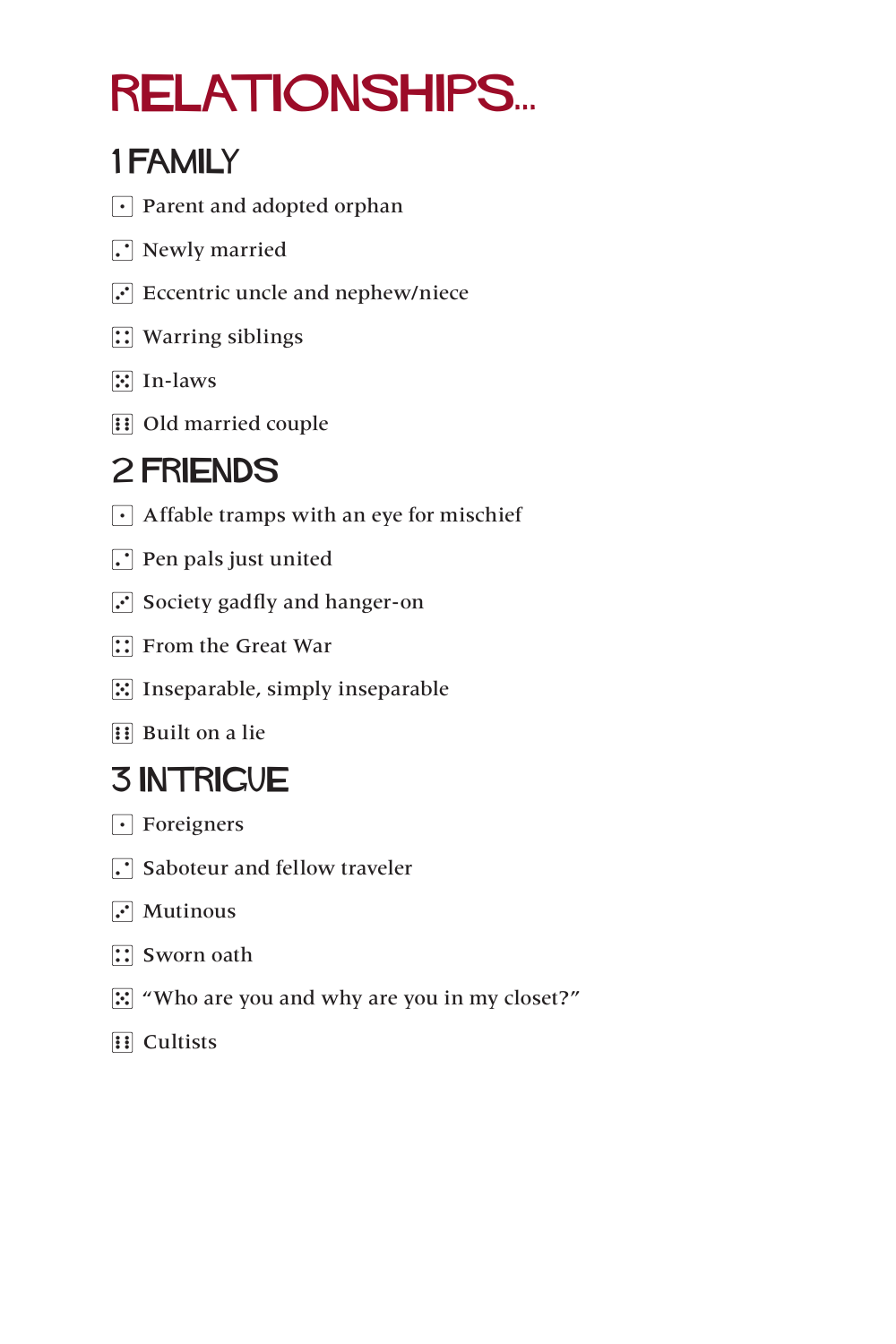#### 4 ON BOARD

- $\lceil \cdot \rceil$  Wealthy invalid and voracious ingénue
- $\Gamma$  "We appear to be sharing a cabin"
- $\Gamma$  Entertainers
- $\mathbb{R}$  Dedicated bon vivants
- $\mathbb{E}$  Mutual impostors, stowaways, and criminals
- **First class and steerage**

#### 5 COURTING

- $\cdot$  Confirmed bachelor and his bachelor companion
- $\cdot$  Ships passing in the night
- $\Gamma$  Estranged honeymooners
- $\boxed{\therefore}$  Unrequited love
- $\mathbb{E}$  A rake, an innocent, a promenade deck
- **1** Former lovers

#### 6 SPECIAL *(Use with care)*

- $\lceil \cdot \rceil$  Heiress and cat burglar
- $\Gamma$  Ship's doctor and patient
- $\overline{3}$  Ship's purser and rescued whaler
- **1.** Captain and Chief Engineer
- $\mathbb{E}$  Rival stewards
- **1** Detective and criminal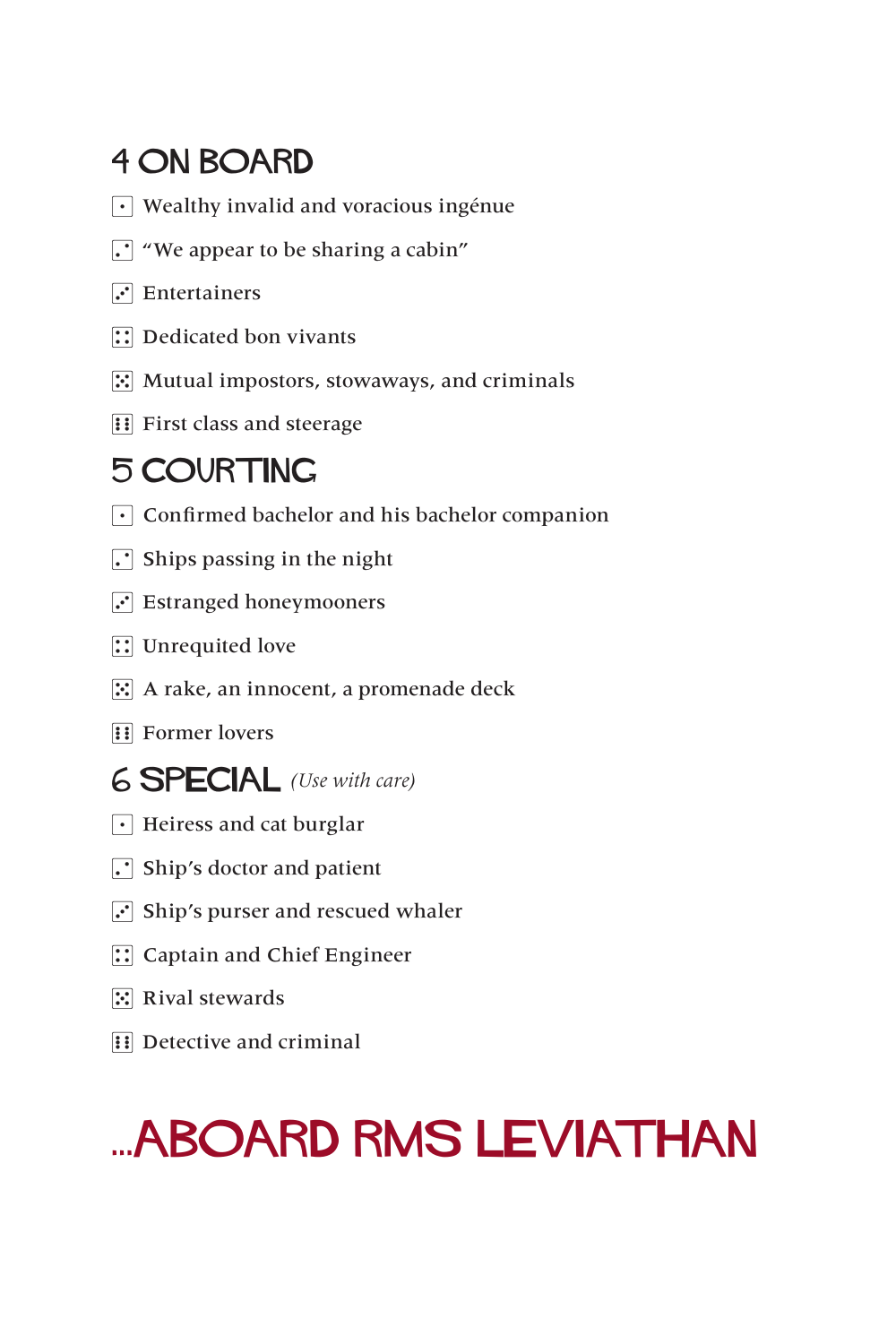### NEEDS...

### 1 REVENGE

- $\lceil \cdot \rceil$  She humiliated you and now she's rooming across the hall
- $\Gamma$  On your rival once and for all
- $\mathbf{3}$  On all landlubbers for what they don't know about the sea
- $\left| \right\rangle$  Because your family was destroyed by Capitalists
- $\mathbb{E}$  For what happened that one night off the Labrador Coast
- **11** On the Captain, because it's now or never

### 2 TRUTH

- $\lceil \cdot \rceil$  The secret your father took with him to the grave
- $\cdot$  About a missing lifeboat
- $\Gamma$  Uncomfortable family history
- $\boxed{\therefore}$  "Why are we so very, very off course?"
- $\mathbb{E}$  Unmarked crate that was loaded in the still of night
- **Forged safety inspection certificates**

#### 3 RESPECT

- $\lceil \cdot \rceil$  ... from shipmates about a haunting error
- $\Gamma$  ... for yourself because the ridicule is too great
- $\ddot{\cdot}$  ... by recovering your fortune
- $\boxed{\therefore}$  ... from your in-laws, no matter the cost

 $\mathbb{E}$  ... from those who doubt your righteous cause, and the strength of your sword

**11.** Solution we allower, who must accept that it'll never happen again.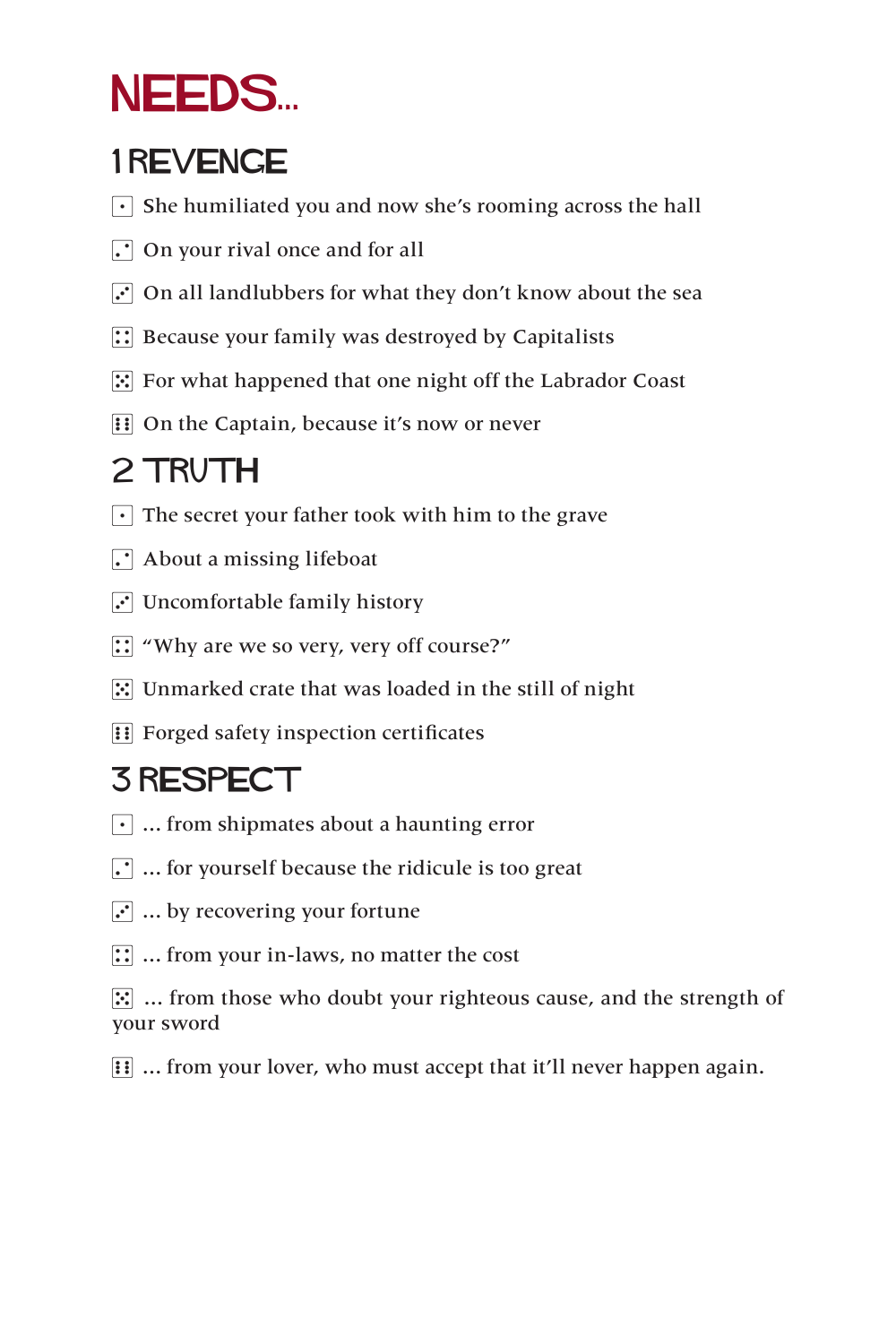#### 4 RECOVERY

- $\lceil \cdot \rceil$  ... from libelous accusations to restore your family's honor
- $\cdot$   $\cdot$  ... from financial ruin to get even with that confidence man
- $\overline{3}$  ... from amnesia and the inevitable deluge of your former life
- $\boxed{\therefore}$  ... from mounting gambling losses before it's too late
- $\mathbb{E}$  ... from the beating you took to find those who dealt it
- $\boxed{ii}$  ... from years of abuse by a manipulative employer

#### 5 ESCAPE - BON VOYAGE!

- $\cdot$  ... from an arranged marriage
- $\cdot$   $\cdot$   $\cdot$   $\cdot$  to avoid a scandalous newspaper headline
- $\cdot$  ... to immigrate because of your beliefs
- $\boxed{\therefore}$  ... from a terrible family responsibility
- $\Xi$  ... from prying eyes

**11** ... the Royal Navy, who would like a word about a recent "minor" misunderstanding"

#### 6 SURVIVing

- $\lceil \cdot \rceil$  ... the disaster, aboard the last lifeboat
- $\cdot$   $\cdot$   $\cdot$  ... the duel, because that's not how things were done back home
- $\ddot{\cdot}$  ... the flooded forward compartments, and your fear of water
- $\dddot{\mathbf{a}}$  ... the whirlpool, powered by your desire to pay them back
- $\boxed{5}$  ... the fire, to claim your true love
- **11** ... the sacrifice that will stop the Deep God from rising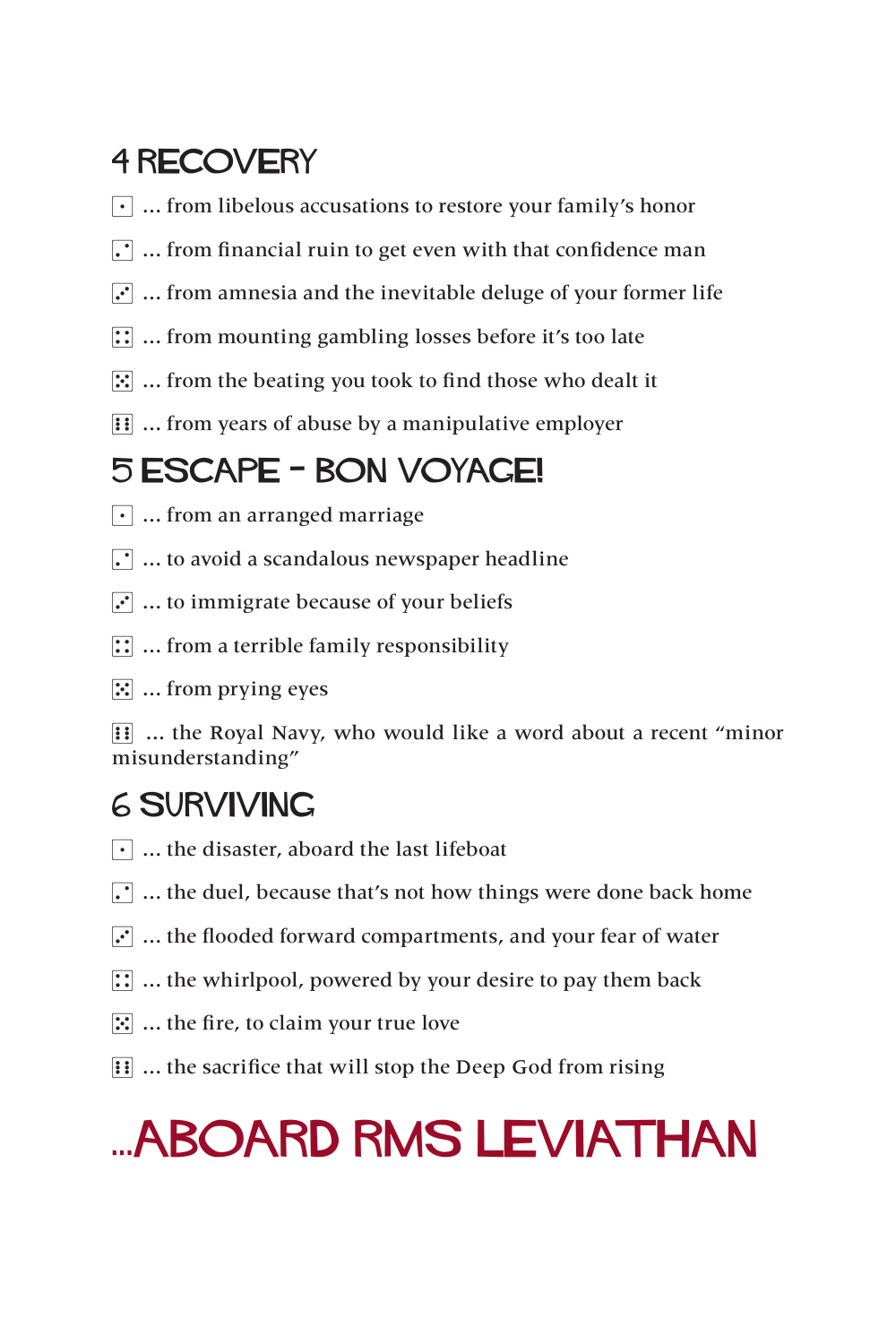## LOCATIONS...

#### 1 ELSEWHERE via FLASHBACK

- $\lceil \cdot \rceil$  Sweethearts first meeting
- $\Gamma$  Your face is the same as the man in the shadows
- $\ddot{\cdot}$  Pemberton University, way back when
- **1** Palatial mansion, servant's quarters
- 5 Dimly lit, smoke-choked seaside saloon
- **13 Brothel near Calcutta**

#### 2 ON BOARD LEVIATHAN

- $\lceil \cdot \rceil$  Private, first-class stateroom
- $\cdot$  Captain's quarters
- $\cdot$  Steerage, crammed with destitute immigrants
- $\boxed{\therefore}$  The brig
- **F.** The Captain's Ball, Lido Deck
- **1** Aboard another vessel

#### 3 MAYHEM

- $\lceil \cdot \rceil$  A flooded companionway in the eye of the storm
- $\cdot$  A truly unfortunate juxtaposition of hull and iceberg
- $\overline{3}$  Boarded and ravaged
- $\boxed{\therefore}$  Capsized
- $\mathbb{E}$  Collapsed bulkhead taking on water
- $\mathbf{H}$  Adrift and on fire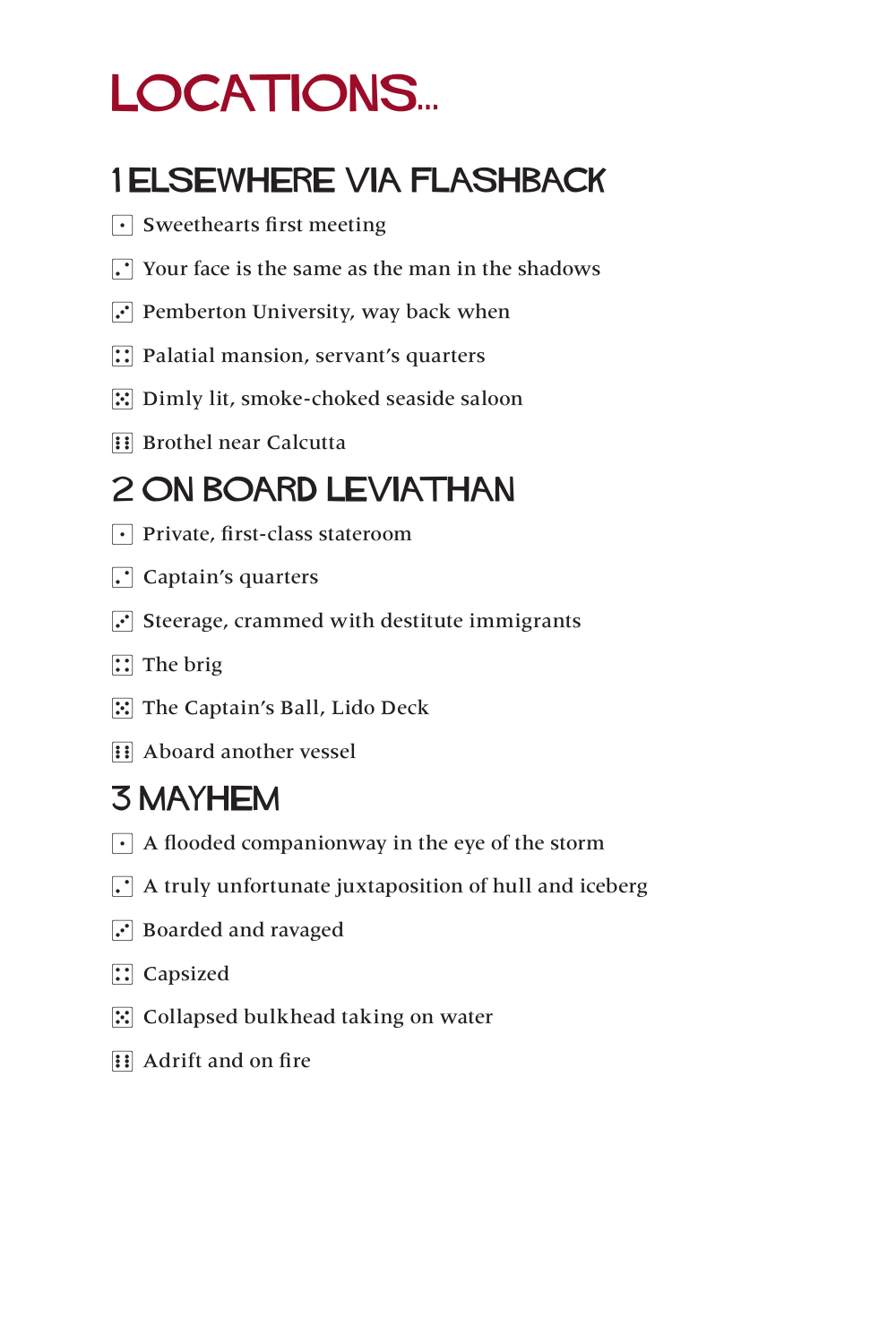#### 4 ON DECK AND OFF

- $\lceil \cdot \rceil$  Observation Deck
- $\Gamma$  Fog-shrouded aft deck
- $\overline{S}$  Clutching the starboard rail, sick as a dog
- $\boxed{\therefore}$  Overboard
- $\mathbb{E}$  Drenched and tangled in the lifelines
- **1** Tournament on the Lido Deck

#### 5 "BE OUR GUEST"

 $\lceil \cdot \rceil$  Dining at the Captain's table on lamb with mint sauce, roast squab, pâté de foie gras, and peaches in Chartreuse jelly

- . Bawdy repurposed luggage room in steerage
- $\Gamma$  Captured by pirates ... or worse
- $\mathbb{R}$  Umbrella drinks in deck chairs
- $\mathbb{E}$  Passed out in the Grand Ballroom
- $\mathbf{F}$  In the orchestra pit, with the band

#### 6 THE BOWELS OF LEVIATHAN

- $\lceil \cdot \rceil$  Aft cargo hold
- $\Gamma$  B Deck, in a dimly lit chain locker
- $\cdot$  A walk-in galley freezer
- $\mathbb{R}$  An open porthole or hatch
- $\mathbb{E}$  The bridge
- $\mathbf{F}$  Behind a triple-expansion steam engine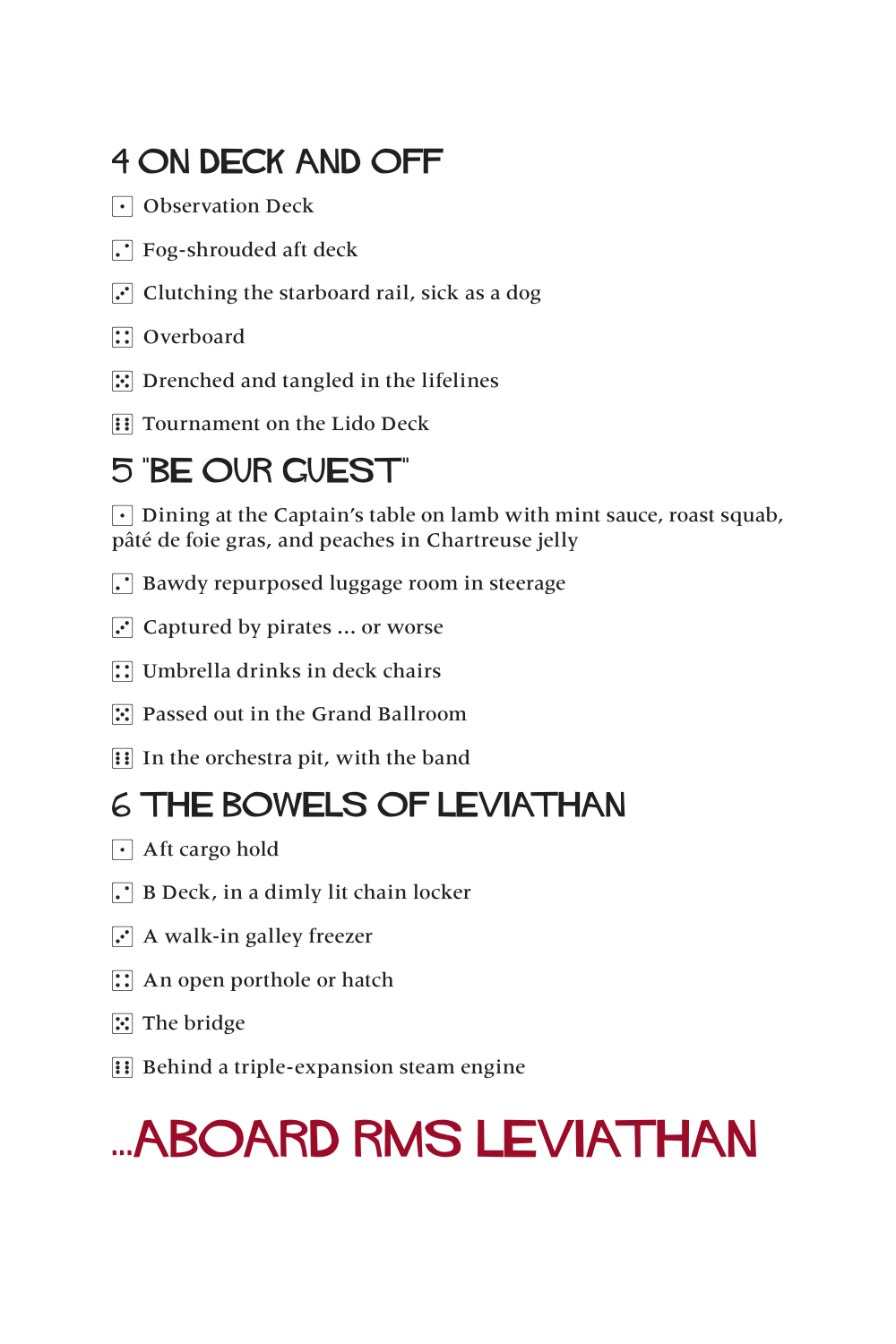### OBJECTS...

#### 1 UNMENTIONABLE

- $\lceil \cdot \rceil$  "About that body in your stateroom..."
- $\Gamma$  Rogue wave
- $\ddot{ }$  Misplaced infant
- **::** Sacrificial dagger with engravings of the loathsome Sea God
- $\mathbb{E}$  Turbine operating pressure gauge
- $\overline{E}$  Eye patch

#### 2 NAUTICAL

- $\lceil \cdot \rceil$  Lifeboat
- $\Gamma$  Master key
- $\overline{S}$  Life belt
- $\boxed{\therefore}$  Short-wave radio
- $\boxed{5}$  Ship's safe
- **ii** Logbook

#### 3 VIOLENT

- $\lceil \cdot \rceil$  Ticking time bomb
- $\Gamma$  Distress rockets
- $\cdot$  Engraved sword cane
- $\boxed{\therefore}$  Coal shovel
- $\mathbb{E}$  Grand piano on casters
- **FI** Block and tackle, with longshoreman's cargo hook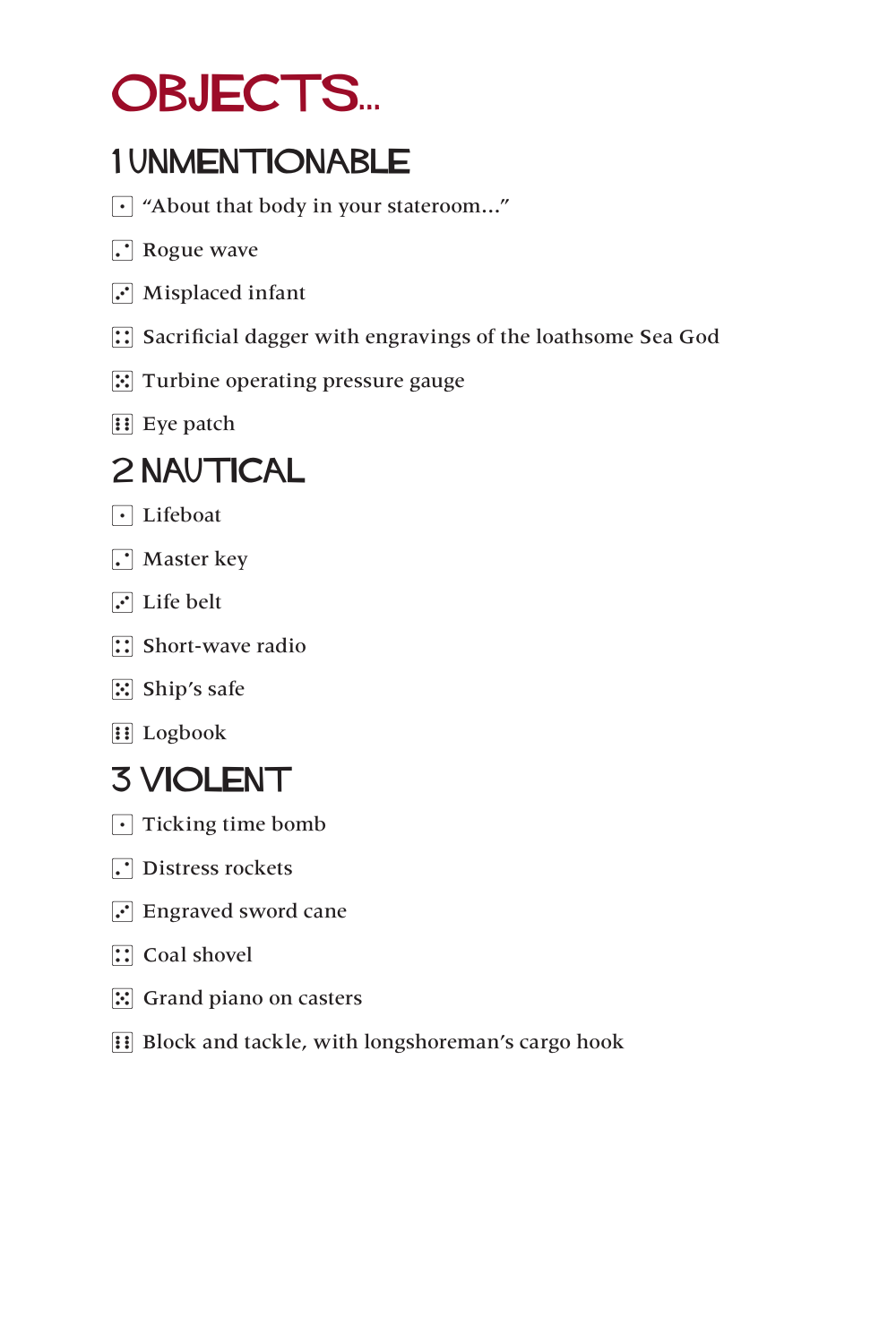#### 4 PRURIENT

- $\lceil \cdot \rceil$  Scandalous cable received just this moment
- $\Gamma$  Personal baggage delivered to the wrong room
- $\ddot{\cdot}$  Scrawled note slipped in someone's pocket
- **1** Overheard conversation between Fascists
- $\mathbb{E}$  Falsified divorce papers
- **1** Indiscrete photographs

#### 5 PRECIOUS

- $\cdot$  A notorious diamond the size of your fist
- $\Gamma$  The Shroud of Turin
- $\mathbf{a}$  A tiara
- $\mathbb{R}$  Bars of Spanish gold
- $\mathbb{E}$  The prized poodle of a Madison Avenue socialite
- **11** An alternate draft of the United States Bill of Rights

#### 6 SENTIMENTAL

- $\lceil \cdot \rceil$  Scented kerchief with an embroidered monogram
- $\Gamma$  Gramophone with unreleased pressings
- $\Gamma$  Golden locket with portrait
- $\boxed{\therefore}$  "Dear diary, today has been such a busy day!"
- $\mathbb{E}$  Moonlight, dancing on the waves
- **Filigreed urn, heavy with ashes**